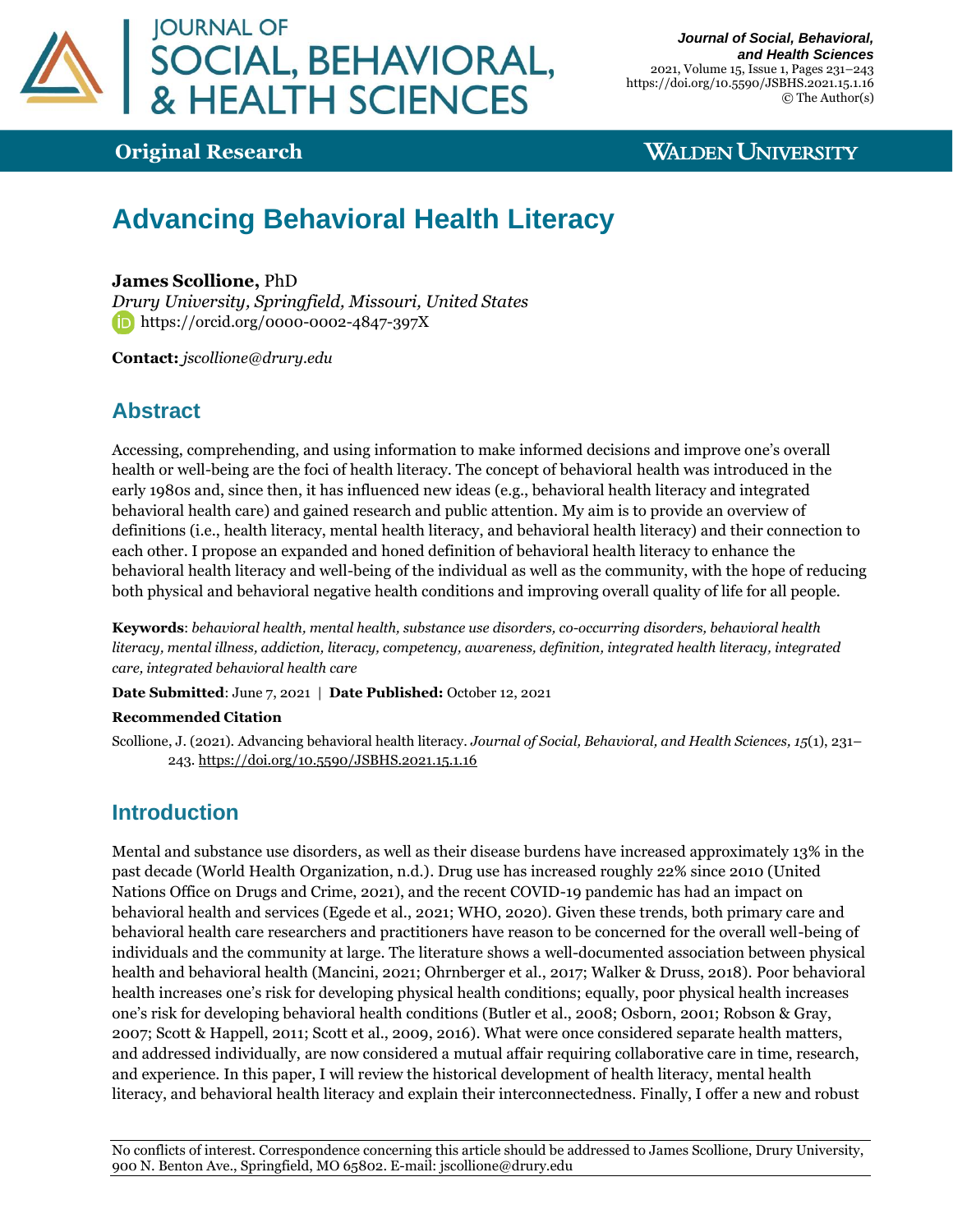definition to enhance one's behavioral health literacy and well-being as well as that of the community, with the hope of reducing both physical and behavioral negative health conditions and improving the overall quality of life for the benefit of all people.

## **Historical Background of Behavioral Health Literacy**

To conceptualize a new definition of behavioral health literacy, it is important to examine the development of behavioral health literacy, beginning with the definition of literacy.

### **Defining Literacy**

The word literacy is derived from the Latin *litteratus*, meaning lettered; learned, liberally educated; of or belonging to learning, learned (Lewis & Short, 1879). Therefore, literacy can be understood to mean the state of being learned, literate, or educated. The question becomes: learned, literate, or educated in what? Literacy is commonly associated with one's language, such as speaking, listening, phonics, grammar, reading, writing, and comprehension. The United Nations Educational, Scientific and Cultural Organization (2017) defines literacy as

the ability to identify, understand, interpret, create, communicate, and compute, using printed and written materials associated with various contexts. Literacy involves a continuum of learning in enabling individuals to achieve his or her goals, develop his or her knowledge and potential, and participate fully in community and wider society. (p. 14)

There are different kinds of literacy outside language, since literacy means the state of being learned, literate, or educated. These types of literacy include, but are not limited to, health literacy (Liu et al., 2020; Simonds, 1974); media literacy (Hobbs & Jensen, 2009); computer, information systems, and information literacy (Stair & Reynolds, 2016); economic and financial literacy (Chytilova, 2018; Organization for Economic Cooperation and Development, 2005); digital competence and digital literacy (Spante et al., 2018); civic and social literacy (Milner, 2002; Scott, 2000); environmental literacy (Aindrila, 2020; Scholz, 2011); emotional literacy (Bocchino, 1999; Steiner & Perry, 1999; Weare, 2004); spiritual literacy (Brussat & Brussat, 1996; Holmberg et al., 2021; King, 2013); and occupational literacy (Pollard & Sakellariou, 2012). Behavioral health literacy has its roots in health literacy.

#### **Health Literacy**

The word health is derived from the Anglo-Saxon *hāl*, meaning whole, entire, uninjured, healthy, well, sound, safe, genuine, and straightforward (Hall, 1894). Therefore, health can be understood to mean the state of being healthy, whole, or sound, thus absence from illness or disorder. Health can also be understood as the interconnectedness and well-being of the mind, the body, and the soul (Bryson, 1999). There is a relationship between inadequate health literacy, poor health, health behaviors, and early death (Zarcadoolas et al., 2006). The term "health literacy" was introduced in the 1970s regarding health education. Simonds (1974) offered the following three propositions regarding new health education.

The expansion or alteration of systems for provision of health care without adequate integration of health education as a part of quality health care would be socially irresponsible. Systems for educating the children and youth of this nation can no longer avoid their responsibilities for health education without being charged with negligence. Systems for mass communications are expanding so rapidly that their further development without a sufficient commitment to health education represents a misuse of the public trust. (p. 3)

Simonds argued that the healthcare system, the education system, and the mass communication system are interconnected and share responsibility to ensure the well-being of the population. He concluded, "policies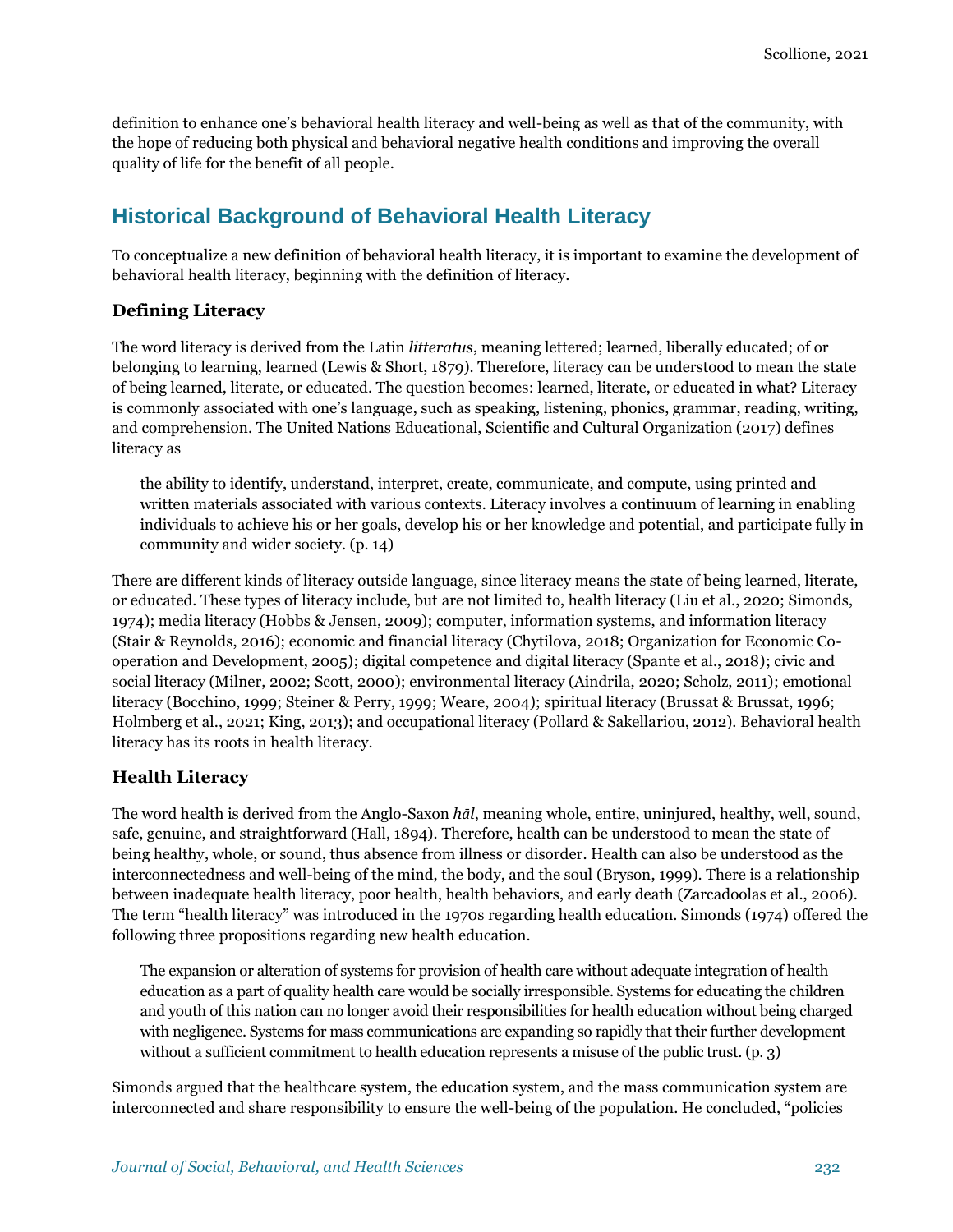need to be made and implemented in all these areas, for they would provide mutual reinforcement with the likely end that we will have a healthier population" (p. 9). Refinements of health literacy have occurred since Simonds' introduction, and efforts have been made (and continue to be made) to achieve a universal definition, develop a measurement tool, enhance research, and implement interventions (Geboers et al., 2018; Huhta et al., 2018; Logan & Siegel, 2017; Peerson & Saunders, 2009; Sorensen et al., 2012). Health literacy would go on to influence the development of mental health literacy.

#### **Mental Health Literacy**

The word mental is derived from the Latin *mens*, meaning the mind, disposition, feeling, character; feelings, sentiments; the heart, soul; the conscience; the intellectual faculties, the mind, understanding, intellect, reason, judgment, discernment, consideration, reflection, intention, etc. (Lewis & Short, 1879). Therefore, mental can be understood to mean the faculties of the mind or mental faculties. The term "mental health literacy" was first introduced in the 1990s. Jorm et al. (1997) defined mental health literacy as "the knowledge and beliefs about mental disorders which aid their recognition, management, and prevention" (p. 182). Jorm (2000) defined the attributes of mental health literacy as

the ability to recognise specific disorders or different types of psychological distress; knowledge and beliefs about risk factors and causes; knowledge and beliefs about self-help interventions; knowledge and beliefs about professional help available; attitudes which facilitate recognition and appropriate helpseeking; and knowledge of how to seek mental health information. (p. 396)

The principle of mental health literacy was (and is) the same as health literacy. Mental health-literate individuals will understand which factors are influencing their mental health and will know how to address those factors appropriately. Additionally, mental health-literate individuals will have the ability to take personal responsibility for their own mental health and for the mental health of their family and community. In fact, there is a relationship between health literacy and mental health literacy, and health literacy may be the strongest predictor of mental health literacy (Lee et al., 2020).

Mental health literacy has its challenges with conceptualization, achieving a universal definition, measurement, and inconsistencies like health literacy (Mansfield et al., 2020; Spiker & Hammer, 2019). O'Connor et al. (2014) found that information concerning sample, measure development, and psychometric property testing was limited in 13 research studies, thus limiting the measurement of mental health literacy and lacking a robust measurement tool. Consequently, O'Connor and Casey (2015) developed the Mental Health Literacy Scale to remedy the shortcomings of previous research studies regarding the definition, sample, measurement development, and psychometric testing of mental health literacy. Several mental health literacy instruments exist, and these instruments examine knowledge (i.e., mental illness identification, and factual knowledge of mental disorders, such as terminology, etiology, diagnosis, prognosis, and consequences), stigma (i.e., stigma against mental illness or the mentally ill, self-stigma, experienced stigma, and stigma against mental health treatment and help-seeking), help-seeking (i.e., help-seeking attitudes, intentions to seek help, and actual helpseeking behaviors), and general and specific populations (Wei et al., 2015). Mental health is one aspect of behavioral health, and it should be incorporated into behavioral health literacy.

#### **Behavioral Health Literacy**

The word behavioral stems from behave, which is derived from the Anglo-Saxon *behabban*, meaning to include, hold, encompass, surround, comprehend, contain, restrain, detain (Hall, 1894). Therefore, behavioral can be understood to mean how one holds, contains, restrains, detains, or conducts himself or herself. The term behavioral health was first introduced in the 1980s. Matarazzo (1980) defined behavioral health as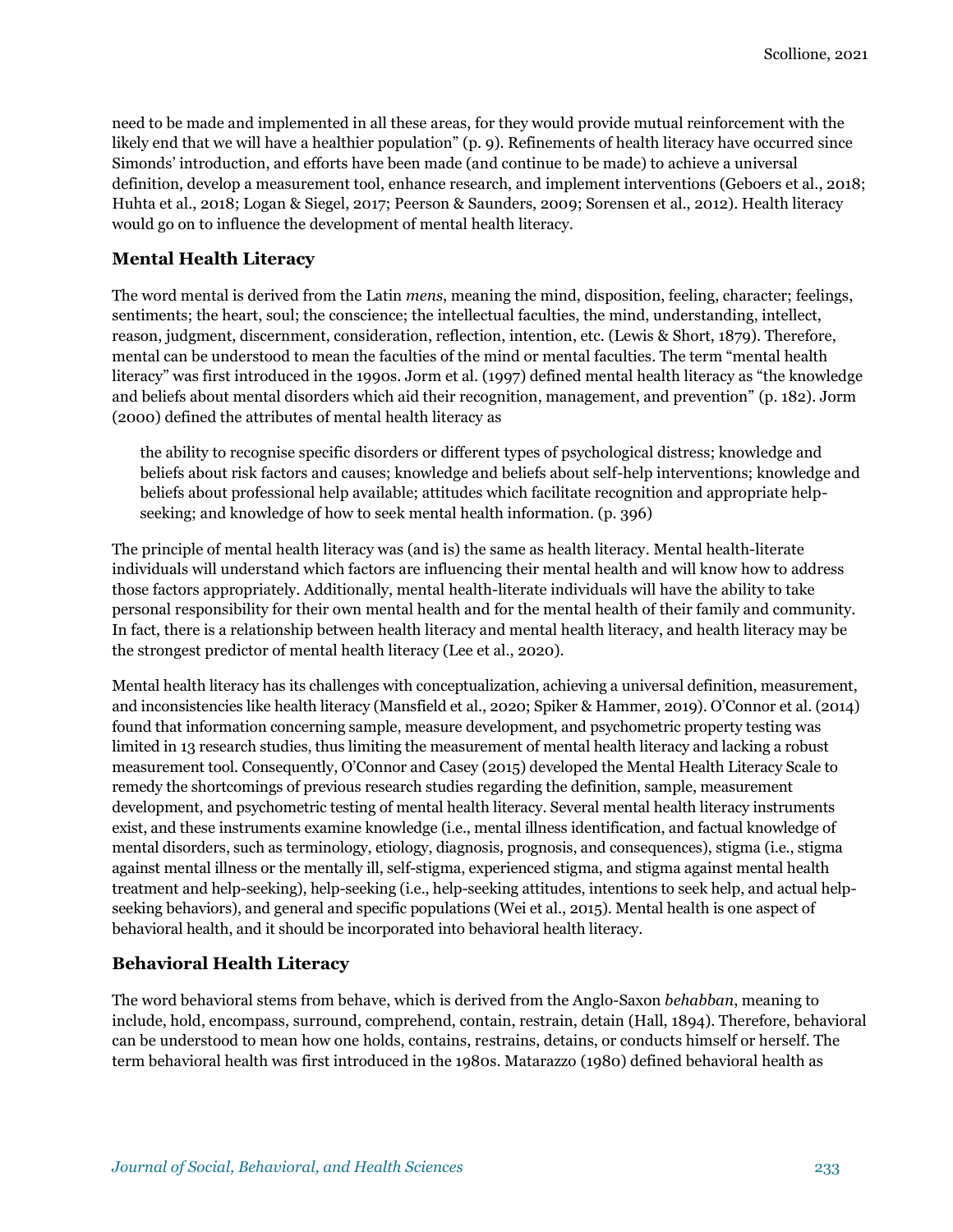an interdisciplinary field dedicated to promoting a philosophy of health that stresses individual responsibility in the application of behavioral and biomedical science knowledge and techniques to the maintenance of health and the prevention of illness and dysfunction by a variety of self-initiated individual or shared activities. (p. 813)

Behavioral health and its definition were stimulated by "an emerging new specialty in behavioral medicine," as Matarazzo saw it at the time, and he trusted others would refine his definition (p. 813).

Over time, behavioral health has come to mean the combination of the fields of mental health and addictive behaviors (e.g., substances, gambling, etc.) since Matarazzo's introduction (Belar et al., 2003; National Academies of Sciences, Engineering, and Medicine, 2019). For example, the Substance Abuse and Mental Health Services Administration (2014) defined behavioral health as

a state of mental/emotional being and/or choices and actions that affect wellness. Behavioral health problems include substance abuse or misuse, alcohol and drug addiction, serious psychological distress, suicide, and mental and substance use disorders. This includes a range of problems from unhealthy stress to diagnosable and treatable diseases like serious mental illness and substance use disorders, which are often chronic in nature but from which people can and do recover. (p. xvi)

Behavioral health led to the development of the term "behavioral health care." To integrate the fields of primary care and behavioral health care and to create universal or common concepts and terminology for effective communication for all stakeholders, The Lexicon for Behavioral Health and Primary Care Integration defined behavioral health care as

an umbrella term for care that addresses behavioral problems bearing on health, including patient activation and health behaviors, mental health conditions, substance use, and other behaviors that bear on health. In this sense, behavioral healthcare is the job of all kinds of care settings, and is done by clinicians and health coaches of various disciplines or training, including but not limited to mental health professionals. It is a competency of clinics, not only of individuals. (Peek & NIAC, 2014, p. 44)

The literature is filled with various definitions of behavioral health and behavioral health care, though these definitions tend to have the same elements with reference to mental health and addictive behaviors; however, what is lacking in the literature is a definition of behavioral health literacy.

A few efforts have been made to define behavioral health literacy. For example, drawing elements from health literacy and mental health literacy, Willis and O'Donohue (2018) defined behavioral health literacy, for both provider and patient, as

the ability to obtain valid and relevant behavioral health information, often with consultation with healthcare professionals; the ability to evaluate and synthesize the obtained behavioral health information; the ability to use that information to make sound behavioral healthcare decisions relating to both wellness and the treatment of illness (this includes an understanding of important treatment factors such as duration, safety, possible side effects, and costs); the ability to understand the factors that contribute to prevention of psychological disorders and the promotion of overall wellness; being able to recognize when a disorder is beginning or worsening; how to prevent behavioral health disorders; knowledge of effective and safe treatment options; and understanding of stepped care in behavioral health, including effective self-help strategies for managing behavioral health issues and knowing when to seek higher levels of care; and how to successfully access treatment options, including where those options are located, who are competent providers, and how services can be obtained (e.g., insurance vs. self-pay vs. free clinics, etc.). (pp. 155–156)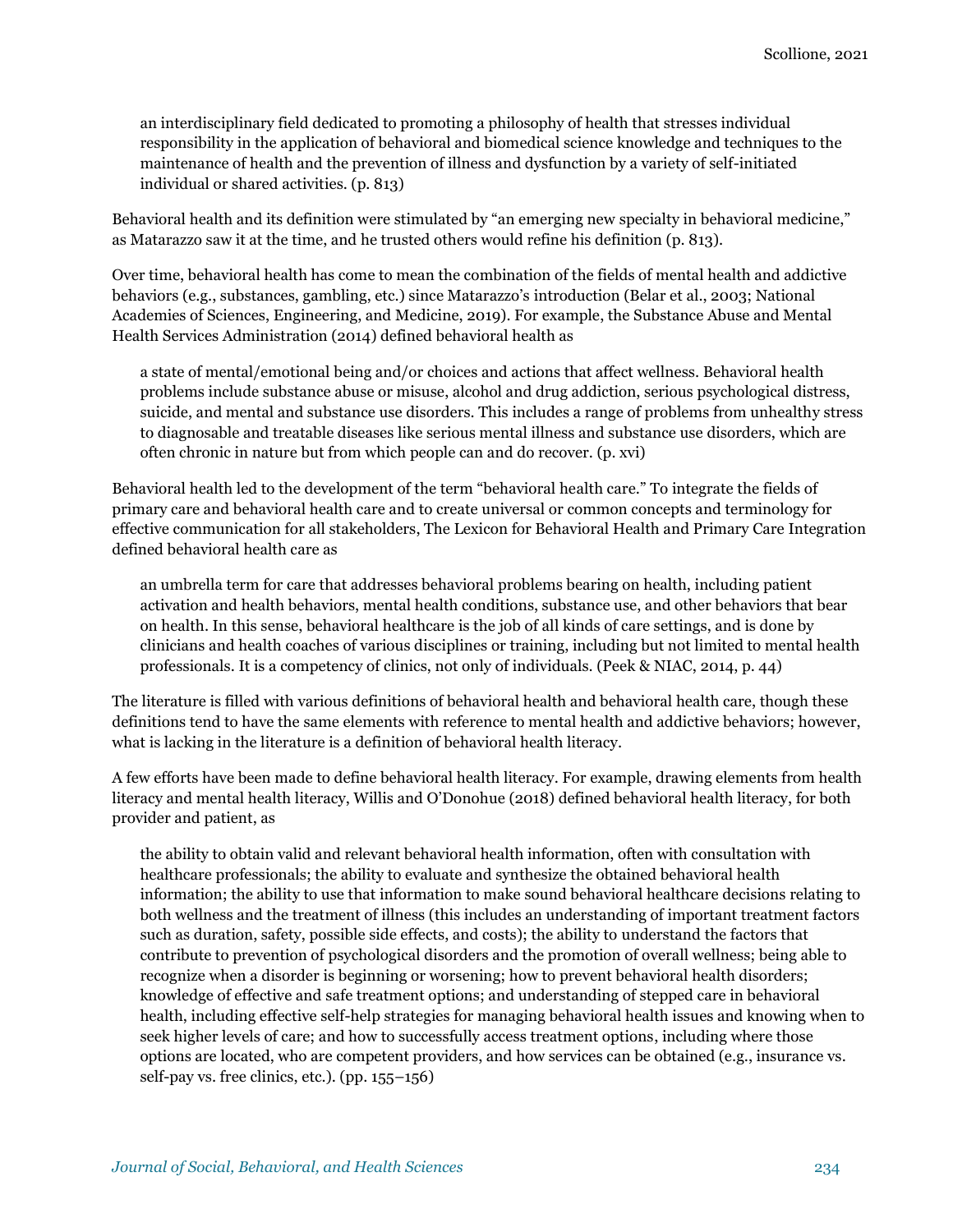Green et al. (2020) used Jorm's (2000) attributes of mental health literacy to define behavioral health literacy. The attributes of mental health literacy that they used in their research study were (a) the ability to recognize a mental disorder, (b) knowledge and beliefs about help sources, and (c) knowledge of how to seek mental health information (Green et al., 2020, p. 3; Jorm, 2000, p. 396). These definitions are good foundations; however, expanding upon and refining these definitions is recommended, given the connection between physical health and behavioral health.

### **A New Definition of Behavioral Health Literacy**

Building off and expanding upon previous health, mental health, and behavioral health literacy definitions (Jorm, 2000; Sorensen et al., 2012; Willis & O'Donohue, 2018), I propose the following behavioral health literacy definition to enhance one's literacy, whether one is a patient, family member, friend, colleague, professional, educator, provider, government official, or a member of the community. It is my contention that behavioral health literacy must use a systems-based analysis as opposed to reductionism to illustrate the interconnectedness among variables, including, but not limited to, biology, psychology, sociology, medical, legal, education, spirituality, social (e.g., relationships), epidemiology, financial, vocation, and nutrition.

#### **The Goal of Behavioral Health Literacy**

Behavioral health issues may stem from diverse variables, including, but not limited to, head trauma (Bogner et al., 2020), life stressors (Mumford et al., 2021; Sharma et al., 2019), communication disabilities (Stransky et al., 2020), parent-adolescent violence (Haber & Toro, 2009), community violence (Voisin et al., 2016), adverse childhood experiences (Mehari et al., 2021; Warne et al., 2017), household incarceration (Fleming & Nurius, 2020), deaf and hard-of-hearing (Anderson et al., 2018), and injuries (Schwatka et al., 2018). Additionally, inadequate behavioral health literacy may contribute to behavioral health problems or cause behavioral health problems to persevere (Benuto et al., 2019; Benuto et al., 2020; Green et al., 2020; O'Loughlin et al., 2019). In either case, or a combination thereof, the goal, therefore, is to educate everyone to improve behavioral health literacy and reduce stigma (or negative attitudes) related to behavioral health matters.

#### **The Objectives of Behavioral Health Literacy**

To achieve the goal, we divide behavioral health literacy into several domains to sharpen the definition's focus, and these domains are (a) behavioral health disorders, (b) terminology, (c) co-occurrence, (d) cognition, (e) readiness, (f) recovery, (g) behavioral health information, and (h) attitude. There may be overlap between these domains; however, they should be treated separately to maintain focus. An individual who is literate in behavioral health will have the following abilities:

- 1. **Behavioral Health Disorders.** To understand, recognize, and explain the theories, signs, symptoms, types, causes, regression (i.e., decompensate), progression (i.e., from onset to death), and effects of disorders related to mental health (e.g., anxiety disorders, mood disorders, personality disorders, psychotic disorders, suicidal behavior, PTSD, etc.) and addiction (e.g., substances, gambling, pornography, sex, food, shopping, technology, etc.).
- 2. **Terminology.** To understand, delineate, and explain terminology related to behavioral health (e.g., illness, disorder, disease, behavioral health, mental health, mental illness, mental disorder, substance use disorder, addiction, dependency, co-dependency, tolerance, use, misuse, abuse, co-occurring disorder, recovery, relapse, etc.).
- 3. **Co-occurrence.** To understand and explain the relationship between physical health and behavioral health, and to understand co-occurring disorders.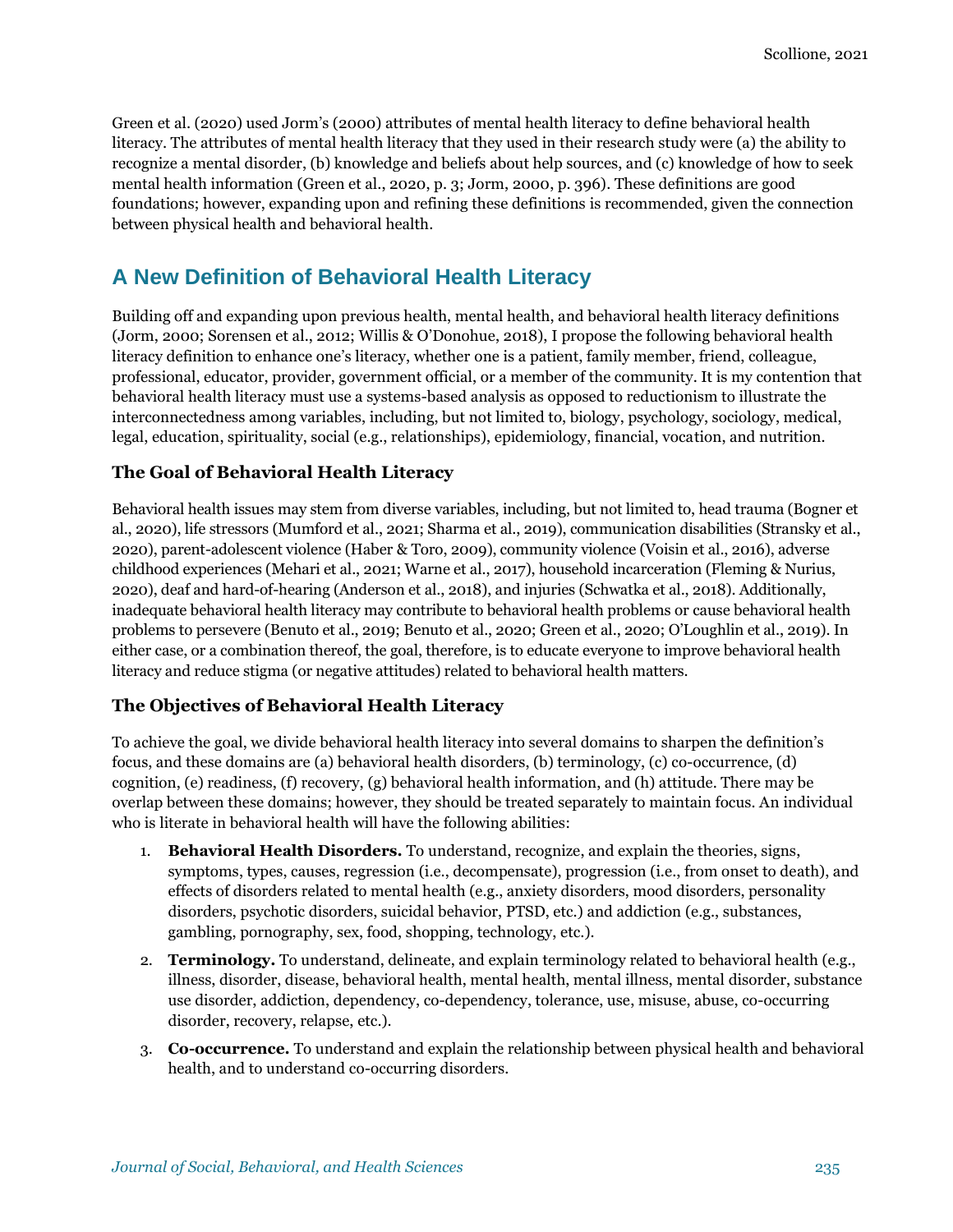- 4. **Cognition.** To understand, recognize, and explain the theories, signs, symptoms, types, causes, and effects of cognitive distortions (e.g., all-or-nothing/polarized thinking, arbitrary inference/jumping to conclusions, attachment, being right, blame, catastrophizing, comparison, fallacy of control, detachment, dichotomous/black-and-white, disqualifying the positive, emotional reasoning/appeal to emotion, externalization of self-worth, fallacy of fairness, fallacy of change, fortune telling, heaven's reward, labeling/mislabeling, magical thinking, magnification, mental filter/negative filtering, mind reading, minimization, overgeneralization, perfectionism, personalization, reverse mind-reading, selective abstraction, "should"/"must" statements, and victimhood/victim mentality/self-pity/victim syndrome/victim complex, etc.); to understand the relationship between cognitive distortions, physical health, behavioral health, and overall quality of life; and to implement strategies to correct cognitive distortions (Clark & Egan, 2015; Dobson & Dobson, 2018; Freeman et al., 2005; Heffner, 2020; Winterowd et al., 2003).
- 5. **Readiness.** To understand, recognize, and explain the theories, elements, stages, and processes of change (e.g., precontemplation, contemplation, preparation, action, maintenance, and relapse), and to understand and implement strategies that promote internal motivation, readiness, and willingness to change.
- 6. **Recovery.** To understand, recognize, and explain the theories, elements, and stages of recovery (e.g., abstinence stage, repair stage, growth stage, etc.) and of relapse (e.g., emotional relapse, mental relapse, physical relapse, etc.); to understand and distinguish healthy and unhealthy recovery environments; to understand, recognize, and address internal and external triggers; to understand, recognize, and address cravings; to understand and distinguish protective and risk factors associated with recovery and relapse; and to understand and explain the levels of care, types of treatment, self-help interventions, and coping and self-care strategies, and the effectiveness of the aforementioned (Melemis, 2015).
- 7. **Behavioral Health Information.** To seek, access, understand, interpret, evaluate, and explain information on behavioral health, protective and risk factors for behavioral health, and information on determinants of behavioral health using a multifactorial or systems-based analysis; to make informed decisions on behavioral health matters; to seek and consult behavioral health professionals; to understand and discern the types and purposes of behavioral health professionals, certifications, and licenses; and to seek, access, understand, evaluate, distinguish, and explain the types and effectiveness of behavioral health services.
- 8. **Attitude.** To understand, recognize, and explain negative attitudes and stigma toward behavioral health and the effects thereof; to recognize and address negative attitudes and stigma in one's self and others; to educate, promote, and facilitate healthy and positive attitudes toward behavioral health; and to seek, access, understand, evaluate, discern, and explain myths and facts concerning behavioral health.

Curriculum specialists and policy makers should incorporate evidence-based instructional practices into behavioral health literacy programming. Role-playing (Dennison, 2011; Herbert & Lohrmann, 2011), interactive technology-enhanced learning (Petty, 2013), collaborative and problem-based learning (Hmelo-Silver, 2004; Loes et al., 2017), project-based learning with digital storytelling (Hung et al., 2012), storytelling (Andrews et al., 2009; Boris & Peterson, 2018), and case study (Bonney, 2015) are some examples of effective instructional strategies to achieve the previously mentioned objectives. Programming and literacy efforts should also incorporate people in behavioral health recovery to demonstrate that recovery is obtainable and to inspire and cultivate hope in individuals with and without behavioral health problems.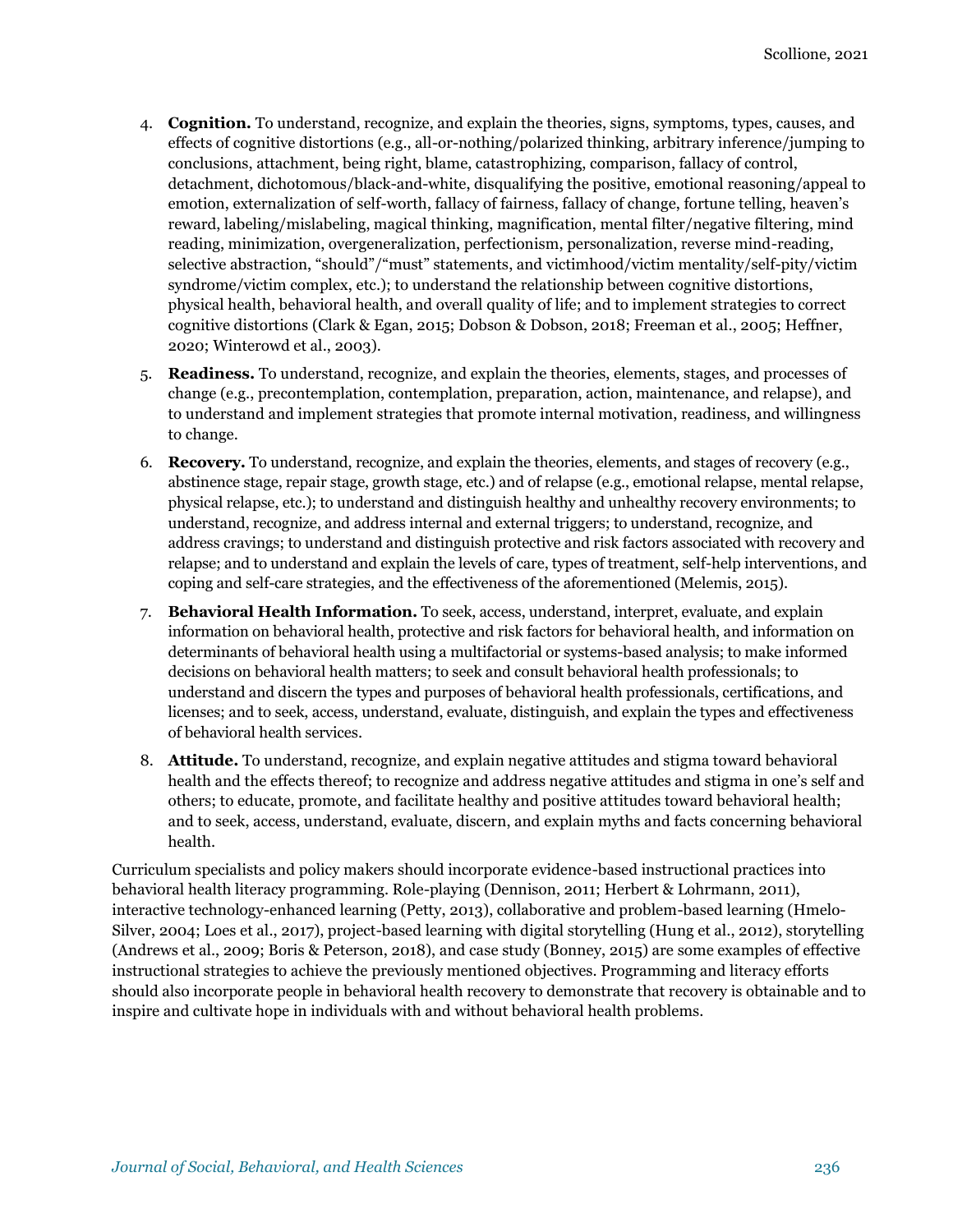### **Conclusion**

Research and public interests have grown since the introduction of the behavioral health concept in the 1980s. Behavioral health disorders remain a challenge and are anticipated to grow in the years to come. To tackle current and future behavioral health matters, a hearty and sharpened behavioral health literacy definition was proposed. The definition and concepts proposed herein are not meant to be rigid, however; they are organic and ever changing with continued research and exchange of ideas. Scholars, practitioners, and policy makers are encouraged to evaluate the proposed definition, expand or polish the definition, and continue the dialogue so a consensus for behavioral health literacy is achieved. A vigorous behavioral health literacy scale is also necessary, and this instrument should be tailored to the general public, not population specific, to improve behavioral health literacy across populations, cultures, languages, and nations. As we sow a strong behavioral health literacy foundation, both the individual and the community will reap benefits—lower costs, enhanced literacy, reduced use of services, positive attitudes, reduced stigma, improved overall wellness, and enhanced self-efficacy—for everyone.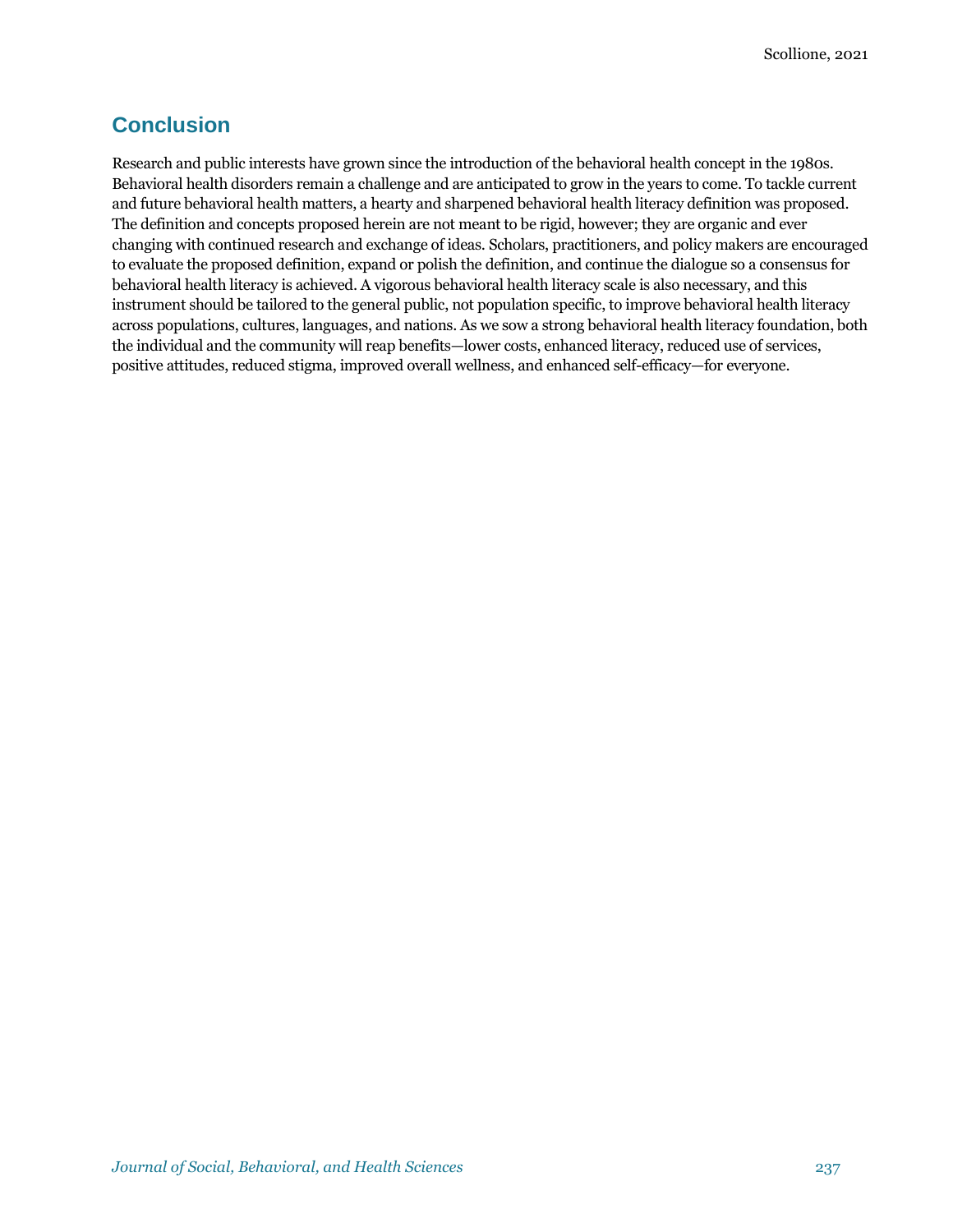### **References**

- Aindrila, B. (2020). A nexus between environmental literacy, environmental attitude and healthy living. *Environmental Science and Pollution Research*, *27*(6), 5922–5931[. https:/doi.org/10.1007/s11356-](https://doi.org/10.1007/s11356-019-07290-5) [019-07290-5](https://doi.org/10.1007/s11356-019-07290-5)
- Anderson, M. L., Chang, B.-H., & Kini, N. (2018). Alcohol and drug use among deaf and hard-of-hearing individuals: A secondary analysis of NHANES 2013–2014. *Substance Abuse*, *39*(3), 390–397. [https://doi.org/10.1080/08897077.2018.1442383](https://doi.org/doi:10.1080/08897077.2018.1442383)
- Andrews, D. H., Hull, T. D., & Donahue, J. A. (2009). Storytelling as an instructional method: Definitions and research questions. *Interdisciplinary Journal of Problem-Based Learning*, *3*(2). [https://doi.org/10.7771/1541-5015.1063](https://doi.org/doi:10.7771/1541-5015.1063)
- Belar, C. D., McIntyre, T. M., & Matarazzo, J. D. (2003). Health psychology. In D. K. Freedheim, & I. B. Weiner (Eds.). *Handbook of psychology* (pp. 451–465). John Wiley & Sons, Inc.
- Benuto, L. T., Casas, J., Gonzalez, F., & Newlands, R. (2020). The behavioral model of health: Education, behavioral health factors, and stigma as predictors of help-seeking attitudes. *Community Mental Health Journal*, *56*, 1275–1283[. https://doi.org/doi:10.1007/s10597-020-00601-y](https://doi.org/doi:10.1007/s10597-020-00601-y)
- Benuto, L. T., Gonzalez, F., Reinosa-Segovia, F., & Duckworth, M. (2019). Mental health literacy, stigma, and behavioral health service use: The case of Latinx and non-Latinx whites. *Journal of Racial and Ethnic Health Disparities*, *6*, 1122–1130[. https://doi.org/10.1007/s40615-019-00614-8](https://doi.org/doi:10.1007/s40615-019-00614-8)
- Bocchino, R. (1999). *Emotional literacy: To be a different kind of smart*. Corwin Press.
- Bogner, J., Corrigan, J. D., Yi, H., Singichetti, B., Manchester, K., Huang, L., & Yang, J. (2020). Lifetime history of traumatic brain injury and behavioral health problems in a population-based sample. *Journal of Head Trauma Rehabilitation*, *35*(1), 43–50. <https://doi.org/doi:10.1097/HTR.0000000000000488>
- Bonney, K. M. (2015). Case study teaching method improves student performance and perceptions of learning gains. *Journal of Microbiology & Biology Education*, *16*(1), 21–28. [https://doi.org/10.1128/jmbe.v16i1.846](https://doi.org/doi:10.1128/jmbe.v16i1.846)
- Boris, V., & Peterson, L. (2018). *Telling stories: How leaders can influence, teach, and inspire*. [https://www.harvardbusiness.org/insight/telling-stories-how-leaders-can-influence-teach-and](https://www.harvardbusiness.org/insight/telling-stories-how-leaders-can-influence-teach-and-inspire/)[inspire/](https://www.harvardbusiness.org/insight/telling-stories-how-leaders-can-influence-teach-and-inspire/)
- Brussat, F., & Brussat, M. A. (1996). *Spiritual literacy: Reading the sacred in everyday life*. Simon & Schuster.
- Bryson, A. (1999). *Healing: Mind, body, & soul*. Sterling Paperbacks.
- Butler, M., Kane, R. L., McAlpine, D., Kathol, R. G., Fu, S. S., Hagedorn, H., & Wilt, T. J. (2008). *Integration of mental health/substance abuse and primary care* (AHRQ Publication No. 09-E003). Agency for Healthcare Research and Quality.
- Chytilova, H. (2018). *Economic literacy and money illusion: An experimental perspective*. Routledge.
- Clark, G. I., & Egan, S. J. (2015). The Socratic method in cognitive behavioural therapy: A narrative review. *Cognitive Therapy and Research*, *39*(6), 863–879. [https://doi.org/10.1007/s10608-015-9707-3](https://doi.org/doi:10.1007/s10608-015-9707-3)
- Dennison, S. T. (2011). Interdisciplinary role play between social work and theater students. *Journal of Teaching in Social Work*, *31*(4), 415–430. <http://dx.doi.org/10.1080/08841233.2011.597670>
- Dobson, D., & Dobson, K. S. (2018). *Evidence-based practice of cognitive-behavioral therapy* (2nd ed.). Guilford Press.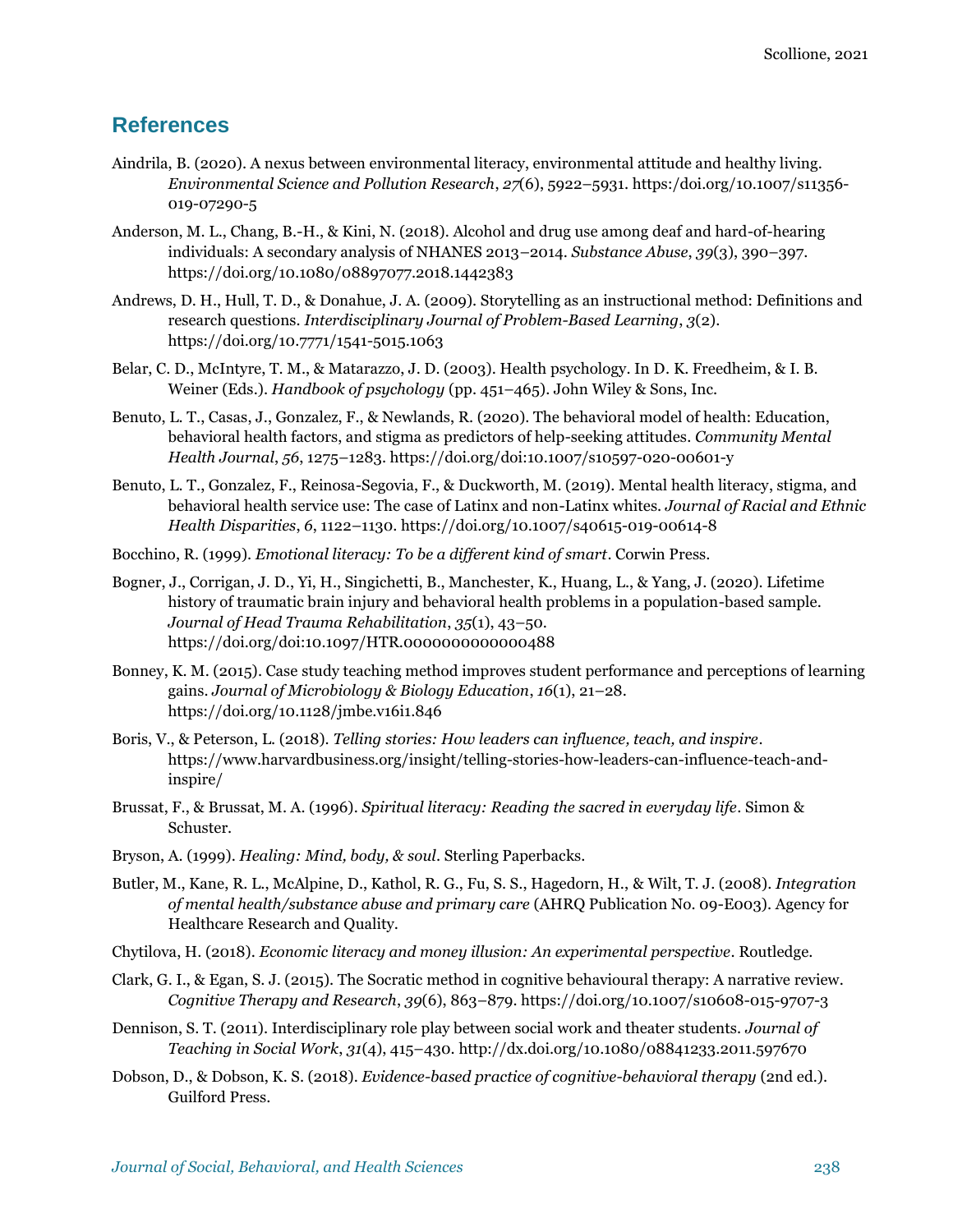- Egede, J., Campbell, J. A., Walker, R. J., Garacci, E., Dawson, A. Z., & Egede, L. E. (2021). Relationship between physical and mental health comorbidities and COVID-19 positivity, hospitalization, and mortality. *Journal of Affective Disorders*, *283*, 94–100. https://doi.org/10.1016/j.jad.2021.01.048
- Fleming, C. M., & Nurius, P. S. (2020). Incarceration and adversity histories: Modeling life course pathways affecting behavioral health. *American Journal of Orthopsychiatry*, *90*(3), 312–323. [https://doi.org/10.1037/ort0000436](https://doi.org/doi:10.1037/ort0000436)
- Freeman, A., Felgoise, S. H., Nezu, C. M., Nezu, A. M., & Reinecke, M. A. (2005). *Encyclopedia of cognitive behavioral therapy*. Springer.
- Geboers, B., Reijneveld, S. A., Koot, J. A. R., & de Winter, A. F. (2018). Moving towards a comprehensive approach for health literacy interventions: The development of a health literacy intervention model. *International Journal of Environmental Research and Public Health*, *15*(6), 1268. [https://doi.org/10.3390/ijerph15061268](https://doi.org/doi:10.3390/ijerph15061268)
- Green, B., Jones, K., Lyerla, R., Dyar, W., & Skidmore, M. (2020). Stigma and behavioral health literacy among individuals with proximity to mental health or substance use conditions. *Journal of Mental Health*, *30*(4), 481–487[. https://doi.org/10.1080/09638237.2020.1713998](https://doi.org/doi:10.1080/09638237.2020.1713998)
- Haber, M. G., & Toro, P. A. (2009). Parent-adolescent violence and later behavioral health problems among homeless and housed youth. *American Journal of Orthopsychiatry*, *79*(3), 305–318. [https://doi.org/10.1037/a0017212](https://doi.org/doi:10.1037/a0017212)
- Hall, J. R. C. (1894). *A concise Anglo-Saxon dictionary*. MacMillan.
- Heffner, J. (2020). *Cognitive behavioral therapy: Techniques you need to free yourself from anxiety, depression, phobias, and intrusive thoughts. Avoid harmful meds by retraining your brain with CBT*. Educational Books.
- Herbert, P. C., & Lohrmann, D. K. (2011). It's all in the delivery! An analysis of instructional strategies from effective health education curricula. *Journal of School Health*, *81*(5), 258–264. [https://doi.org/10.1111/j.1746-1561.2011.00586.x](https://doi.org/doi:10.1111/j.1746-1561.2011.00586.x)
- Hmelo-Silver, C. E. (2004). Problem-based learning: What and how do students learn? *Educational Psychology Review*, *16*(3), 235–266[. https://doi.org/10.1023/B:EDPR.0000034022.16470.f3](https://doi.org/doi:10.1023/B:EDPR.0000034022.16470.f3)
- Hobbs, R., & Jensen, A. (2009). The past, present, and future of media literacy education. *Journal of Media Literacy Education*, *1*(1), 1–11.<https://digitalcommons.uri.edu/jmle/vol1/iss1/1>
- Holmberg, A., Jensen, P., & Vetere, A. (2021). Spirituality—a forgotten dimension? Developing spiritual literacy in family therapy practice. *Journal of Family Therapy*, *43*(1), 78–95. [https://doi.org/10.1111/1467-6427.12298](https://doi.org/doi:10.1111/1467-6427.12298)
- Huhta, A., Hirvonen, N., & Huotari, M. (2018). Health literacy in web-based health information environments: Systematic review of concepts, definitions, and operationalization for measurement. *Journal of Medical Internet Research*, *20*(12), e10273. [https://doi.org/10.2196/10273](https://doi.org/doi:10.2196/10273)
- Hung, C. M., Hwang, G. J., & Huang, I. (2012). A project-based digital storytelling approach for improving students' learning motivation, problem-solving competence and learning achievement. *Journal of Educational Technology & Society*, *15*(4), 368–379.
- Jorm, A. F. (2000). Mental health literacy: Public knowledge and beliefs about mental disorders. *The British Journal of Psychiatry*, *177*(5), 396–401. [https://doi.org/10.1192/bjp.177.5.396](https://doi.org/doi:10.1192/bjp.177.5.396)
- Jorm, A. F., Korten, A. E., Jacomb, P. A., Christensen, H., Rodgers, B., & Pollitt, P. (1997). "Mental health literacy:" A survey of the public's ability to recognise mental disorders and their beliefs about the effectiveness of treatment. *The Medical Journal of Australia*, *166*(4), 182–186. [https://doi.org/10.5694/j.1326-5377.1997.tb140071.x](https://doi.org/doi:10.5694/j.1326-5377.1997.tb140071.x)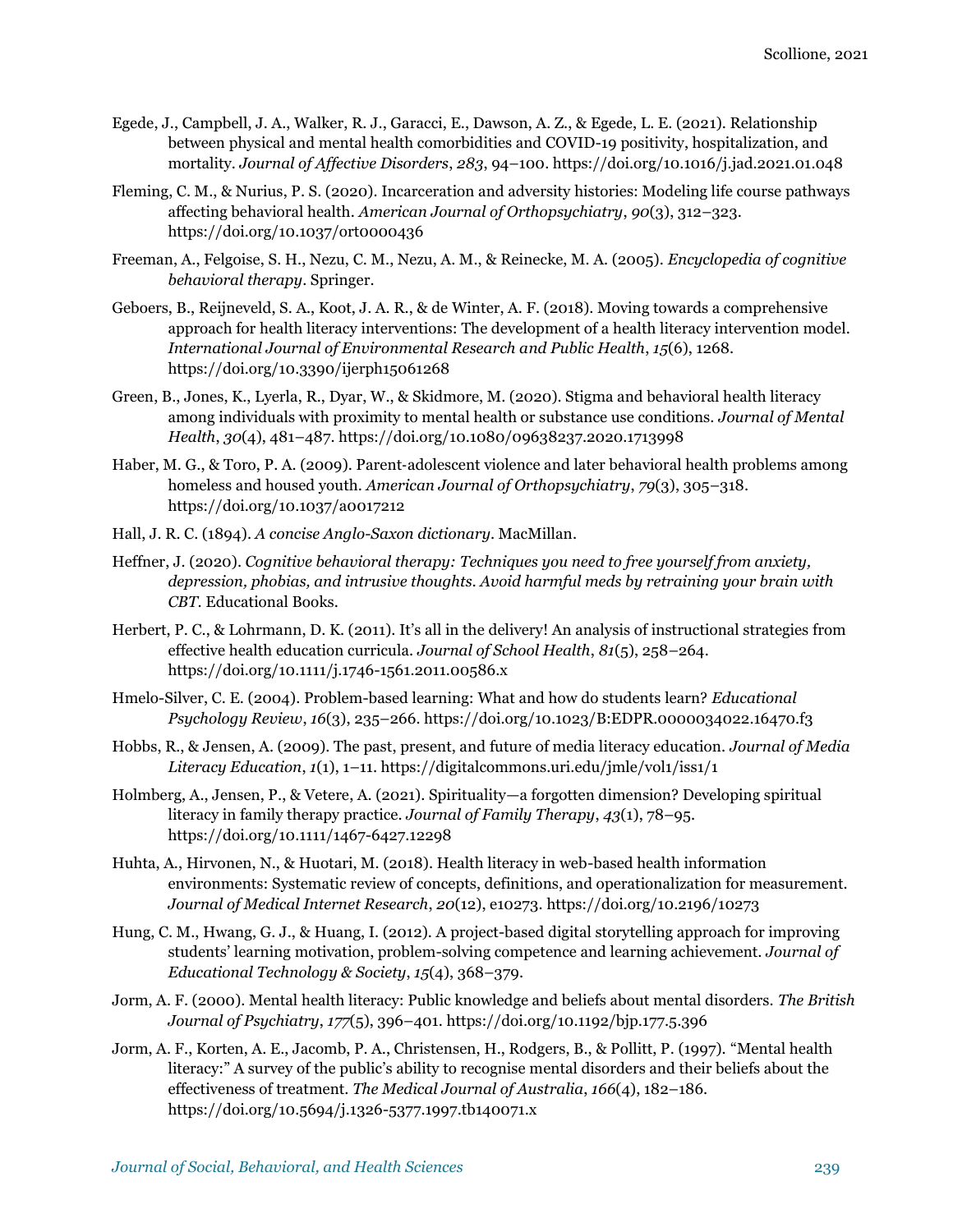- King, U. (2013). The spiritual potential of childhood: Awakening to the fullness of life. *International Journal of Children's Spirituality*, *18*(1), 4–17. [https://doi.org/10.1080/1364436X.2013.776266](https://doi.org/doi:10.1080/1364436X.2013.776266)
- Lee, H. Y., Hwang, J., Ball, J. G., Lee, J., & Albright, D. L. (2020). Is health literacy associated with mental health literacy? Findings from mental health literacy scale. *Perspectives in Psychiatric Care*, *56*(2), 393–400. [https://doi.org/10.1111/ppc.12447](https://doi.org/doi:10.1111/ppc.12447)
- Lewis, C. T., & Short, C. (1879). *A Latin dictionary: Founded on Andrews' edition of Freund's Latin dictionary*. Clarendon Press.
- Liu, C., Wang, D., Liu, C., Jiang, J., Wang, X., Chen, H., Ju, X., & Zhang, X. (2020). What is the meaning of health literacy? A systematic review and qualitative synthesis. *Family Medicine and Community Health*, *8*(2), e000351. [https://doi.org/10.1136/fmch-2020-000351](https://doi.org/doi:10.1136/fmch-2020-000351)
- Loes, C. N., An, B. P., Saichaie, K., & Pascarella, E. T. (2017). Does collaborative learning influence persistence to the second year of college? *The Journal of Higher Education*, *88*(1), 62–84. [https://doi.org/10.1080/00221546.2016.1243942](https://doi.org/doi:%2010.1080/00221546.2016.1243942)
- Logan, R. A., & Siegel, E. R. (Eds.). (2017). *Health literacy: New directions in research, theory, and practice*. IOS Press.
- Mancini, M. A. (2021). *Integrated behavioral health practice*. Springer.
- Mansfield, R., Patalay, P., & Humphrey, N. (2020). A systematic literature review of existing conceptualisation and measurement of mental health literacy in adolescent research: Current challenges and inconsistencies. *BMC Public Health*, *20*(1), 607. [https://doi.org/10.1186/s12889-020-](https://doi.org/doi:10.1186/s12889-020-08734-1) [08734-1](https://doi.org/doi:10.1186/s12889-020-08734-1)
- Matarazzo, J. D. (1980). Behavioral health and behavioral medicine: Frontiers for a new health psychology. *American Psychologist*, *35*(9), 807–817[. https://doi.org/10.1037/0003-066X.35.9.807](https://doi.org/doi:10.1037/0003-066X.35.9.807)
- Mehari, K., Iyengar, S., Schneider, M., Berg, K., & Bennett, A. (2021). Adverse childhood experiences among children with neurodevelopmental delays: Relations to diagnoses, behavioral health, and clinical severity. *Journal of Clinical Psychology in Medical Settings*. [https://doi.org/10.1007/s10880-021-](https://doi.org/doi:10.1007/s10880-021-09769-1) [09769-1](https://doi.org/doi:10.1007/s10880-021-09769-1)
- Melemis, S. M. (2015). Relapse prevention and the five rules of recovery. *Yale Journal of Biology and Medicine*, *88*(3), 325–332.
- Milner, H. (2002). *Civic literacy: How informed citizens make democracy work*. University Press of New England.
- Mumford, E. A., Liu, W., & Taylor, B. G. (2021). Profiles of U.S. law enforcement officers' physical, psychological, and behavioral health: Results from a nationally representative survey of officers. *Police Quarterly*[. https://doi.org/10.1177/1098611121991111](https://doi.org/doi:10.1177/1098611121991111)
- National Academies of Sciences, Engineering, and Medicine. (2019). *The intersection of behavioral health, mental health, and health literacy: Proceedings of a workshop*. The National Academies Press. [https://doi.org/10.17226/25278](https://doi.org/doi:10.17226/25278)
- O'Connor, M., & Casey, L. (2015). The Mental Health Literacy Scale (MHLS): A new scale-based measure of mental health literacy. *Psychiatry Research*, *229*(1–2), 511–516. [https://doi.org/10.1016/j.psychres.2015.05.064](https://doi.org/doi:10.1016/j.psychres.2015.05.064)
- O'Connor, M., Casey, L., & Clough, B. (2014). Measuring mental health literacy—a review of scale-based measures. *Journal of Mental Health*, *23*(4), 197–204. [https://doi.org/10.3109/09638237.2014.910646](https://doi.org/doi:10.3109/09638237.2014.910646)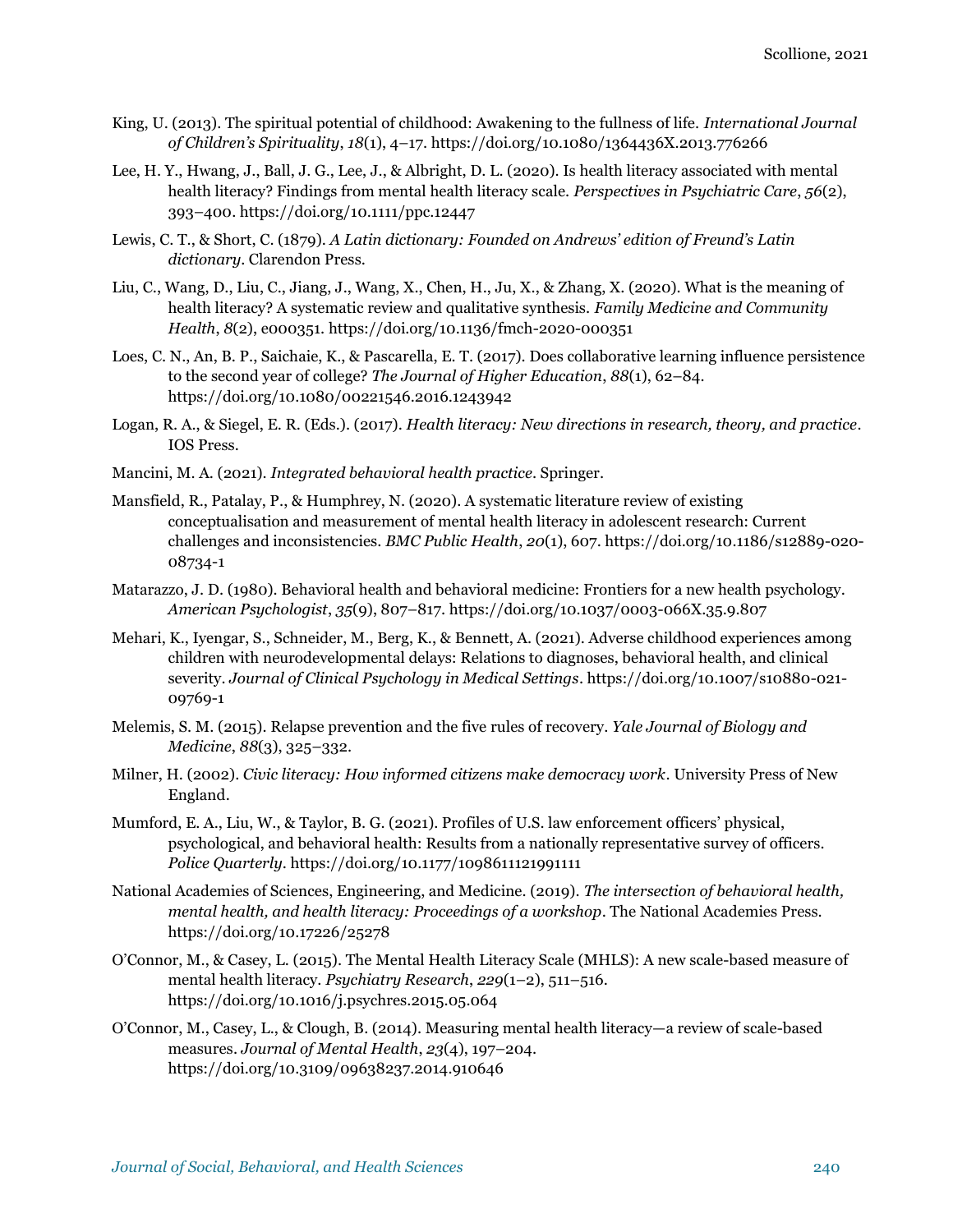- Ohrnberger, J., Fichera, E., & Sutton, M. (2017). The relationship between physical and mental health: A mediation analysis. *Social Science & Medicine*, *195*, 42–49. https://doi.org/10.1016/j.socscimed.2017.11.008
- O'Loughlin, K., Donovan, E. K., Radcliff, Z., Ryan, M., & Rybarczyk, B. (2019). Using integrated behavioral healthcare to address behavioral health disparities in underserved populations. *Translational Issues in Psychological Science*, *5*(4), 374–389. [https://doi.org/10.1037/tps0000213](https://doi.org/doi:10.1037/tps0000213)
- Organization for Economic Co-operation and Development. (2005). *Improving financial literacy: Analysis of issues and policies*. OECD.
- Osborn, D. P. J. (2001). The poor physical health of people with mental illness. *Western Journal of Medicine*, *175*(5), 329–332.<https://doi.org/10.1136/ewjm.175.5.329>
- Peek, C. J., & National Integration Academy Council. (2014). *Lexicon for behavioral health and primary care integration: Concepts and definitions developed by expert consensus* (AHRQ Pub. No.13-IP001-EF). Agency for Healthcare Research and Quality.
- Peerson, A., & Saunders, M. (2009). Health literacy revisited: What do we mean and why does it matter? *Health Promotion International*, *24*(3), 285–296[. https://doi.org/10.1093/heapro/dap014](https://doi.org/doi:10.1093/heapro/dap014)
- Petty, J. (2013). Interactive, technology-enhanced self-regulated learning tools in healthcare education: A literature review. *Nurse Education Today*, *33*(1), 53–59. [https://doi.org/10.1016/j.nedt.2012.06.008](https://doi.org/doi:10.1016/j.nedt.2012.06.008)
- Pollard, N., & Sakellariou, D. (Eds.). (2012). *Politics of occupation*‐*centred practice: Reflections on occupational engagement across cultures*. Wiley-Blackwell.
- Robson, D., & Gray, R. (2007). Serious mental illness and physical health problems: A discussion paper. *International Journal of Nursing Studies*, *44*(3), 457–466. [https://doi.org/10.1016/j.ijnurstu.2006.07.013](https://doi.org/doi:10.1016/j.ijnurstu.2006.07.013)
- Scholz, R. W. (2011). *Environmental literacy in science and society: From knowledge to decisions*. Cambridge University Press.
- Schwatka, N. V., Shore, E., Atherly, A., Weitzenkamp, D., Dally, M. J., Brockbank, C. v. S., Tenney, L., Goetzel, R. Z., Jinnett, K., McMillen, J., & Newman, L. S. (2018). Reoccurring injury, chronic health conditions, and behavioral health: Gender differences in the causes of workers' compensation claims. *Journal of Occupational and Environmental Medicine*, *60*(8), 710–716. [https://doi.org/10.1097/JOM.0000000000001301](https://doi.org/doi:10.1097/JOM.0000000000001301)
- Scott, D. (2000). *Reading educational research and policy*. Routledge. https://doi.org/10.4324/9780203487525
- Scott, D., & Happell, B. (2011). The high prevalence of poor physical health and unhealthy lifestyle behaviours in individuals with severe mental illness. *Issues in Mental Health Nursing*, *32*(9), 589–597. [https://doi.org/10.3109/01612840.2011.569846](https://doi.org/doi:10.3109/01612840.2011.569846)
- Scott, K. M., Lim, C., Al-Hamzawi, A., Alonso, J., Bruffaerts, R., Caldas-de-Almeida, J. M., Florescu, S., de Girolamo, G., Hu, C., de Jonge, P., Kawakami, N., Medina-Mora, M. E., Moskalewicz, J., Navarro-Mateu, F., O'Neill, S., Piazza, M., Posada-Villa, J., Torres, Y., & Kessler, R. C. (2016). Association of mental disorders with subsequent chronic physical conditions: World mental health surveys from 17 countries. *JAMA Psychiatry*, *73*(2), 150–158[. https://doi.org/10.1001/jamapsychiatry.2015.2688](https://doi.org/doi:10.1001/jamapsychiatry.2015.2688)
- Scott, K. M., Von Korff, M., Alonso, J., Angermeyer, M. C., Bromet, E., Fayyad, J., de Girolamo, G., Demyttenaere, K., Gasquet, I., Gureje, O., Haro, J. M., He, Y., Kessler, R. C., Levinson, D., Medina-Mora, M. E., Oakley Browne, M., Ormel, J., Posada-Villa, J., Watanabe, M., & Williams, D. (2009). Mental-physical co-morbidity and its relationship with disability: Results from the world mental health surveys. *Psychological Medicine*, *39*(1), 33–43. [https://doi.org/10.1017/S0033291708003188](https://doi.org/doi:10.1017/S0033291708003188)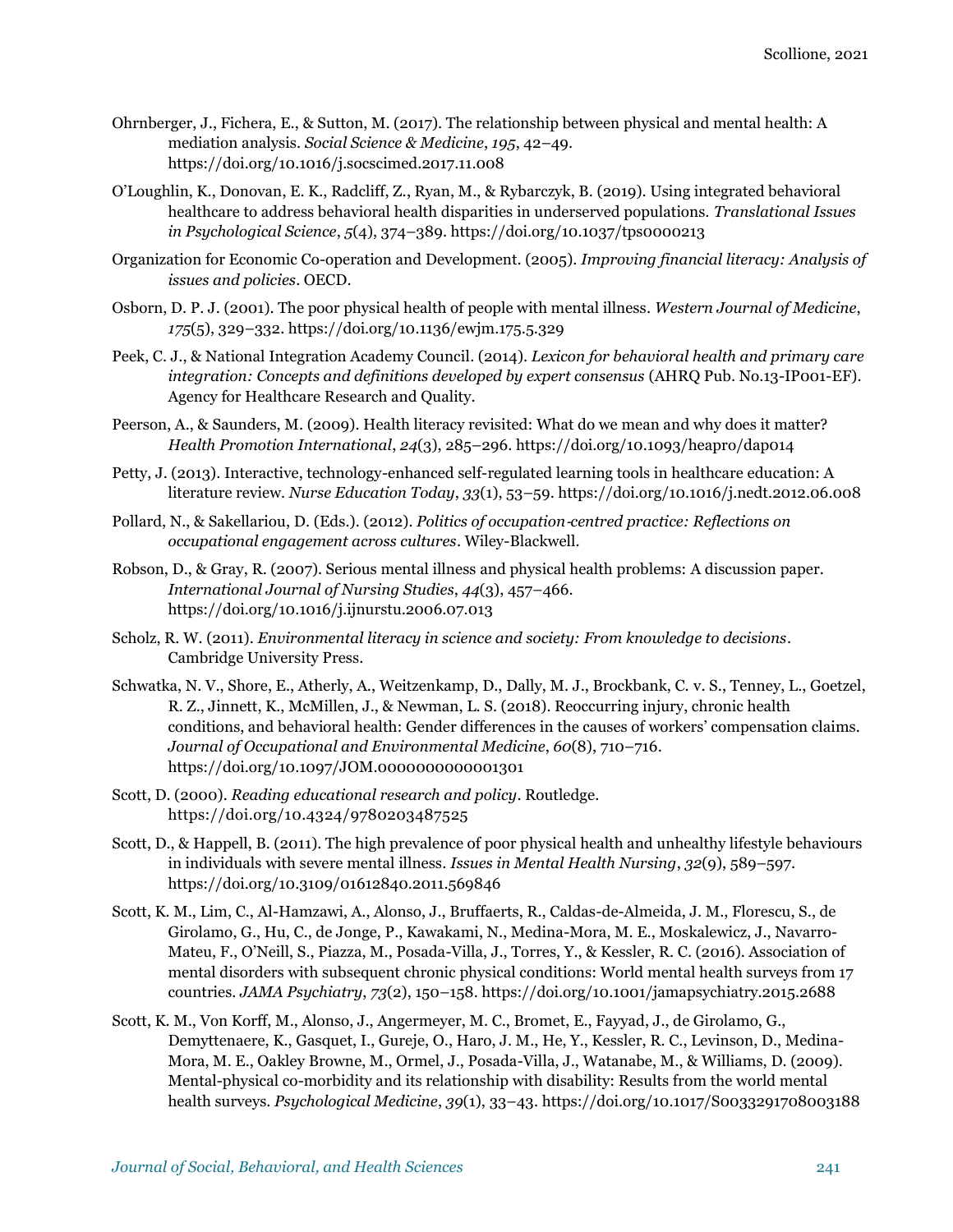- Sharma, S., Mustanski, B., Dick, D., Bolland, J., & Kertes, D. A. (2019). Protective factors buffer life stress and behavioral health outcomes among high-risk youth. *Journal of Abnormal Child Psychology*, *47*(8), 1289–1301. [https://doi.org/10.1007/s10802-019-00515-8](https://doi.org/doi:10.1007/s10802-019-00515-8)
- Simonds, S. K. (1974). Health education as social policy. *Health Education Monographs*, *2*(1 suppl), 1–10. [https://doi.org/10.1177/10901981740020S102](https://doi.org/doi:10.1177/10901981740020S102)
- Sorensen, K., Van den Broucke, S., Fullam, J., Doyle, G., Pelikan, J. M., Slonska, Z., Brand, H., & Consortium Health Literacy Project European (HLS-EU). (2012). Health literacy and public health: A systematic review and integration of definitions and models. *BMC Public Health*, *12*(1), 80. [https://doi.org/10.1186/1471-2458-12-80](https://doi.org/doi:10.1186/1471-2458-12-80)
- Spante, M., Hashemi, S. S., Lundin, M., & Algers, A. (2018). Digital competence and digital literacy in higher education research: Systematic review of concept use. *Cogent Education*, *5*(1). [https://doi.org/10.1080/2331186X.2018.1519143](https://doi.org/doi:10.1080/2331186X.2018.1519143)
- Spiker, D. A., & Hammer, J. H. (2019). Mental health literacy as theory: Current challenges and future directions. *Journal of Mental Health*, *28*(3), 238–242. [https://doi.org/10.1080/09638237.2018.1437613](https://doi.org/doi:10.1080/09638237.2018.1437613)
- Stair, R. M., & Reynolds, G. W. (2016). *Principles of information systems* (12th ed.). Cengage Learning.
- Steiner, C., & Perry, P. (1999). *Achieving emotional literacy*. Bloomsbury.
- Stransky, M. L., Oshita, J. Y., & Morris, M. A. (2020). Prevalence of behavioral health problems among adults with and without communication disabilities. *The Journal of the American Board of Family Medicine*, *33*(6), 932–941. [https://doi.org/10.3122/jabfm.2020.06.200216](https://doi.org/doi:%2010.3122/jabfm.2020.06.200216)
- Substance Abuse and Mental Health Services Administration. (2014). *A treatment improvement protocol. Trauma-informed care in behavioral health services* (HHS Publication No. SMA 13-4801). SAMHSA.
- United Nations Educational, Scientific and Cultural Organization. (2017). *Reading the past, writing the future: Fifty years of promoting literacy*. UNESCO.
- United Nations Office on Drugs and Crime. (2021). *World drug report 2021*. United Nations.
- Voisin, D. R., Patel, S., Hong, J. S., Takahashi, L., & Gaylord-Harden, N. (2016). Behavioral health correlates of exposure to community violence among African-American adolescents in Chicago. *Children and Youth Services Review*, *69*, 97–105[. https://doi.org/10.1016/j.childyouth.2016.08.006](https://doi.org/doi:10.1016/j.childyouth.2016.08.006)
- Walker, E. R., & Druss, B. G. (2018). Mental and addictive disorders and medical comorbidities. *Current Psychiatry Reports*, *20*, 86. [https://doi.org/10.1007/s11920-018-0956-1](https://doi.org/doi:10.1007/s11920-018-0956-1)
- Warne, D., Dulacki, K., Spurlock, M., Meath, T., Davis, M. M., Wright, B., & McConnell, K. J. (2017). Adverse childhood experiences (ACE) among American Indians in South Dakota and associations with mental health conditions, alcohol use, and smoking. *Journal of Health Care for the Poor and Underserved*, *28*(4), 1559–1577[. https://doi.org/10.1353/hpu.2017.0133](https://doi.org/doi:10.1353/hpu.2017.0133)
- Willis, B., & O'Donohue, W. T. (2018). The neglected constructs of health literacy, shared decision-making, and patient-centered care in behavioral health: An integrated model. In M. P. Duckworth, & W. T. O'Donohue (Eds.). *Behavioral Medicine and integrated care: Efficient delivery of effective treatments* (pp. 147–174). Springer.
- Winterowd, C., Beck, A. T., & Gruener, D. (2003). *Cognitive therapy with chronic pain patients*. Springer.
- Weare, K. (2004). *Developing the emotionally literate school*. SAGE.
- Wei, Y., McGrath, P. J., Hayden, J., & Kutcher, S. (2015). Mental health literacy measures evaluating knowledge, attitudes and help-seeking: A scoping review. *BMC Psychiatry*, *15*(291), 291. [https://doi.org/10.1186/s12888-015-0681-9](https://doi.org/doi:10.1186/s12888-015-0681-9)